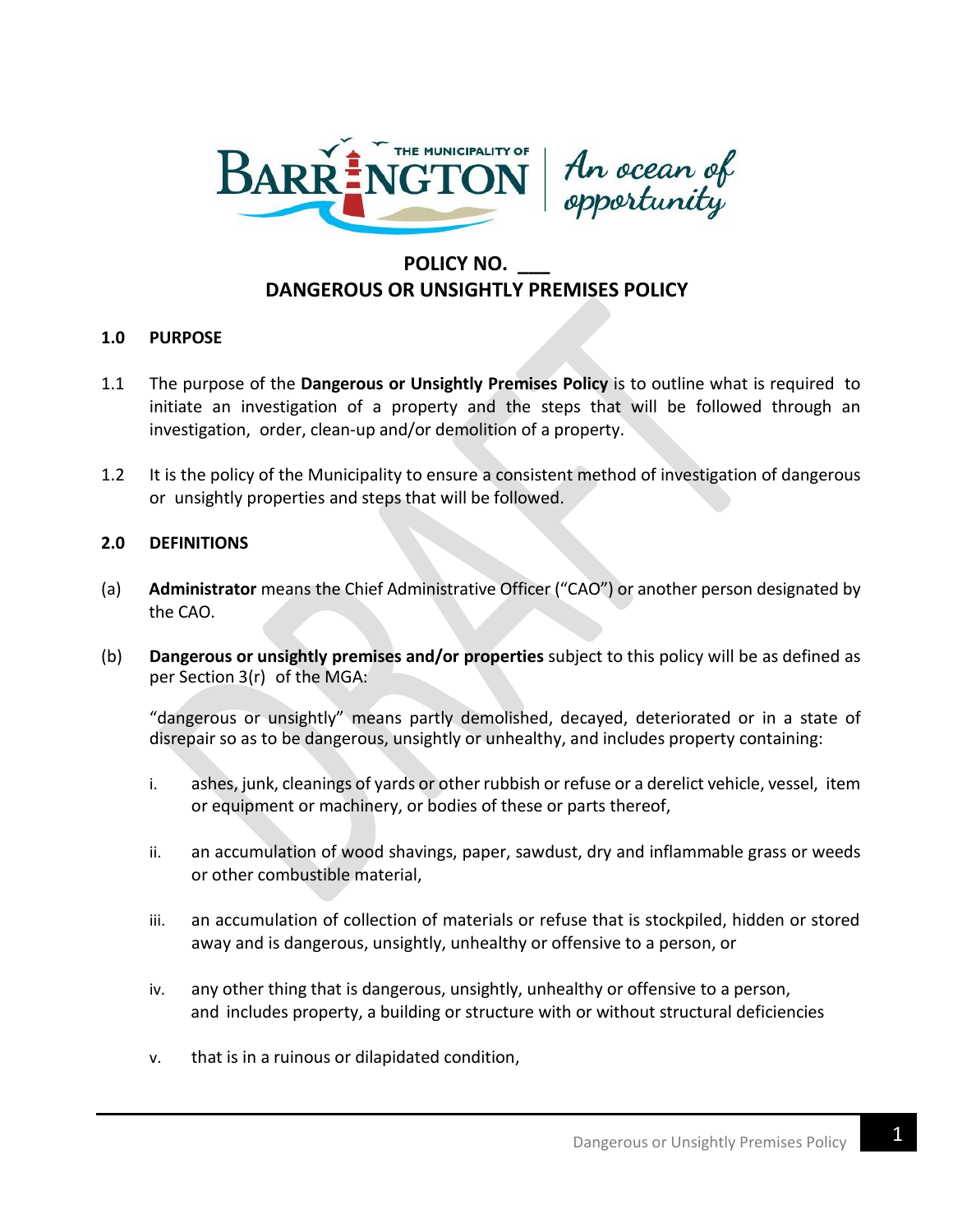- vi. the condition of which seriously depreciates the value of land or buildings in the vicinity,
- vii. that is in such a state of non-repair as to be no longer suitable for human habitation or business purposes,
- viii. that is an allurement to children who may play there to their danger,
- ix. constituting a hazard to the health or safety of the public,
- x. that is unsightly in relation to neighbouring properties because of exterior finish of the building or structure or the landscaping is not maintained,
- xi. that is a fire hazard to itself or to surrounding lands or buildings,
- xii. that has been excavated or had fill placed on it in a manner that results in a hazard, or
- xiii. that is in a poor state of hygiene or cleanliness.
- (c) **Derelict vehicle, vessel, item of equipment or machinery** will be as defined in Section 3(v) of the MGA and includes a vehicle, vessel, item of equipment or machinery that
	- i. is left on property, with or without lawful authority, and
	- ii. appears to the administrator to be disused or abandoned by reason of its age, appearance, mechanical condition or, where required by law to be licensed or registered, by its lack of license plate or current vehicle registration;
- (d) **MGA** means the *Municipal Government Act* SNS 1998, c. 18.
- (e) **Municipality** means the Municipality of the District of Barrington.
- (f) **Council** means council of the Municipality of the District of Barrington.

# **3.0 DELEGATION**

3.1 Except with respect to the authority to order demolition, Council delegates its authority with respect to dangerous or unsightly premises, including the authority to issue dangerous or unsightly premises notices and orders, to the Administrator.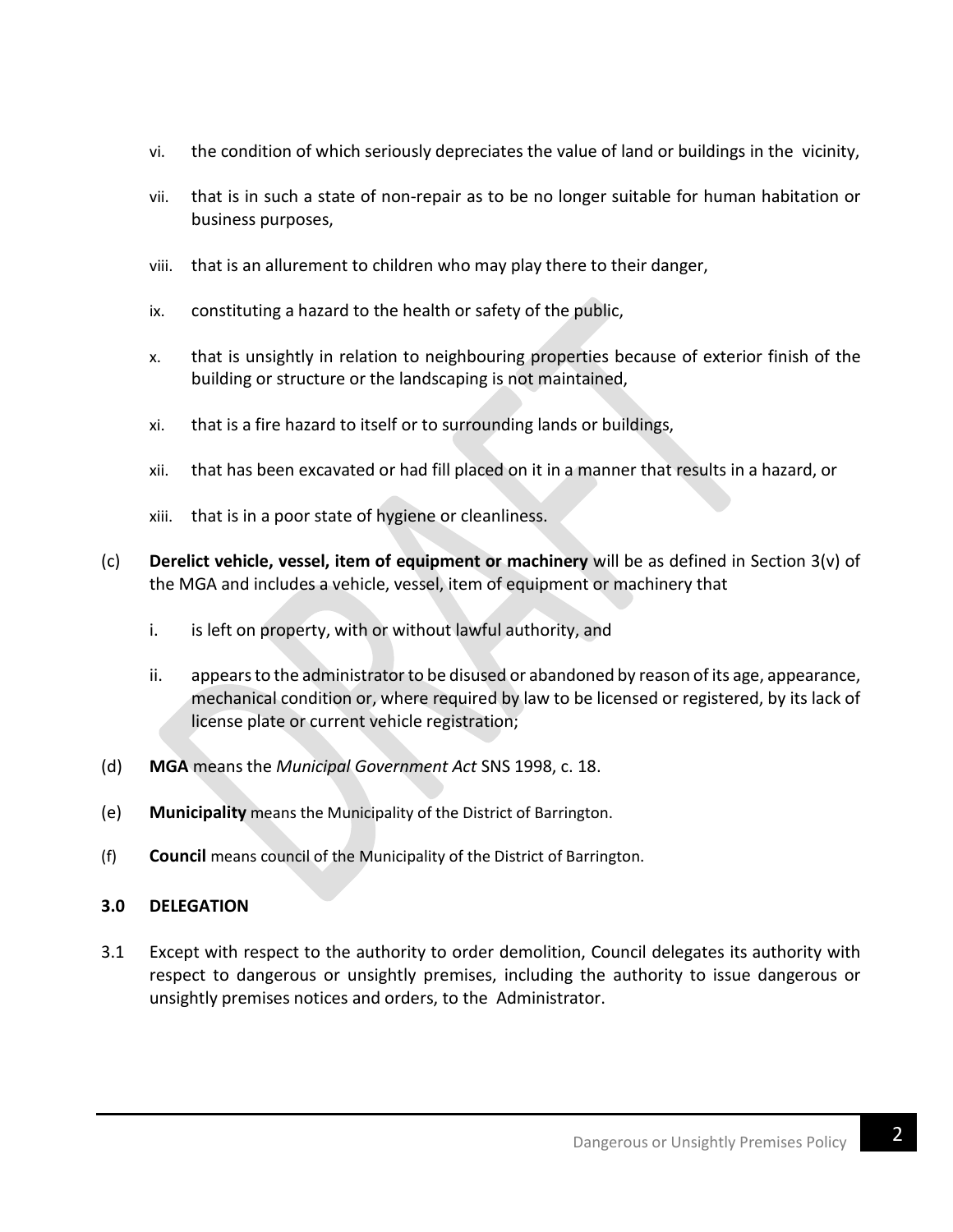# **4.0 REPORT OF DANGEROUS OR UNSIGHTLY PROPERTY**

- 4.1 The Municipality shall only conduct an investigation of an alleged dangerous or unsightly property once a complaint has been received. The complaint shall be made in writing using the attached Complaint Form (Appendix A) and submitted to the Municipal Office either in person, by ordinary mail or email. Complaints may also be lodged by calling the Municipal Office. All complaints are logged in the Municipality's Complaint Tracking System.
- 4.2 Within fourteen (14) days of receiving a complaint, a site inspection will be carried out and an initial site inspection report prepared by the Administrator. Complaints shall be considered confidential and subject to Part XX of the MGA and the *Freedom of Information and Protection of Privacy Act.*
- 4.3 Notwithstanding the above, the Administrator may act in the absence of a complaint including with respect to property owned by the Municipality and where public safety requires immediate action.

# **5.0 INVESTIGATION**

- 5.1 Once an initial site inspection is conducted, the Administrator will determine whether the property is dangerous or unsightly. The Administrator may take photographs and video recordings of the property as necessary to document its condition.
- 5.2 If the Administrator determines that the property is not dangerous or unsightly, no action will be taken and the complainant shall be advised accordingly.

# 6.0 **UNSAFE PROPERTY**

6.1 If the Administrator determines that the property is unsafe, the Administrator may make an Order to vacate the premises. The Administrator shall post notice that the property is unsafe in a conspicuous place on the property and the notice shall remain posted until the unsafe condition is remedied.

### 7.0 **PUBLIC SAFETY CONCERNS REQUIRING IMMEDIATE ACTION**

7.1 If the Administrator determines that public safety requires immediate action the Administrator may immediately take the necessary action to prevent damage or remove the dangerous structure or condition.

# **8.0 OTHER DANGEROUS OR UNSIGHTLY CONDITIONS**

8.1 If the Administrator determines that the property is dangerous or unsightly, and where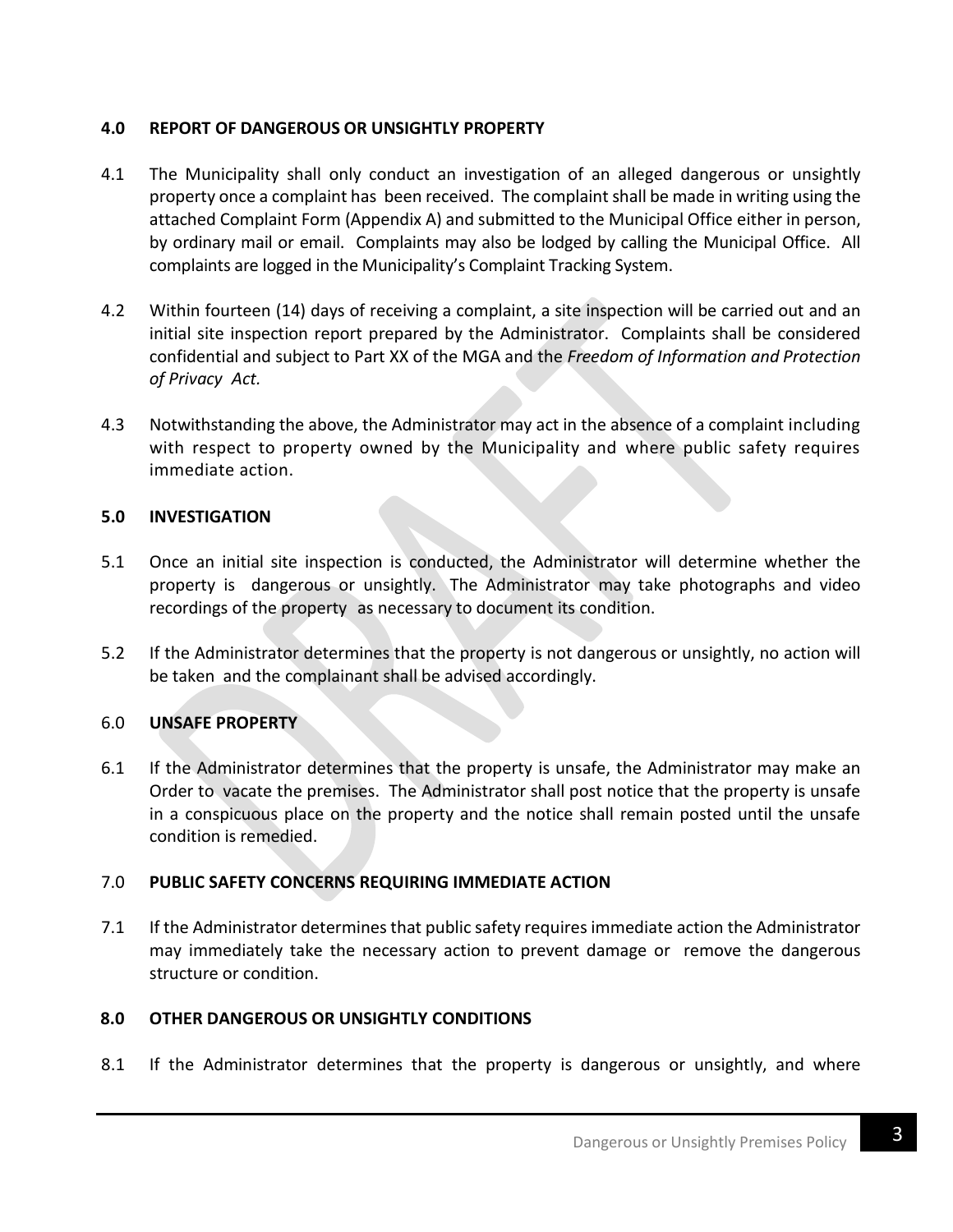immediate action is deemed unnecessary, the Administrator shall notify the property owner in writing. The notice shall indicate what is required to remedy the dangerous or unsightly condition and that the owner has thirty (30) days, or another reasonable time frame dependent on the work to be done, to do so (Appendix B). The notice shall be delivered to the owner by personal service, registered mail or by posting the notice in a conspicuous place on the property.

# **9.0 CLEAN-UP ORDER**

- 9.1 In the event that the dangerous or unsightly condition has not been remedied in accordance with a notice given, the Administrator may order an owner to remedy the condition. The order shall indicate what is required to remedy the dangerous or unsightly condition and that the owner has thirty (30) days, or another reasonable time frame dependent on the work to be done, to do so (Appendix C). The order shall be delivered to the owner by personal service, registered mail or by posting the order on the property in a conspicuous place on the property.
- 9.2 An order made by the Administrator may be appealed to the Council within seven (7) days after the order is made. Appeals can be submitted in writing to Council for consideration or the property owner may appear before Council to appeal the order in person. To appeal an order, the property owner must complete the proper form and submit it to the Municipal Clerk. (Appendix D).

### **10.0 DEMOLITION**

- 10.1 In the event that the Administrator determines that the property is dangerous or unsightly and is of the opinion that to remedy the condition demolition is necessary, a recommendation will be sent to Council for consideration. The owner shall be given not less than seven (7) days' notice of the Council meeting at which the order will be considered. The owner may write to Council or appear and make submissions at the meeting by contacting the Municipal Clerk.
- 10.2 If Council considers demolition necessary to remedy the dangerous or unsightly condition, an order will be issued to the owner of the property with directions to demolish. The order shall be posted in a conspicuous place on the property and delivered to the owner by registered mail or personal service. The order shall give the owner thirty (30) days, or another reasons time frame depending on the extent of the work to be done, to remedy the condition.

# **11.0 COURT ORDER**

11.1 Notwithstanding the above, the Municipality may apply to a court of competent jurisdiction for a declaration that a property is dangerous or unsightly and for an order specifying the work to be done to remedy the condition.

### **12.0 ENFORCEMENT**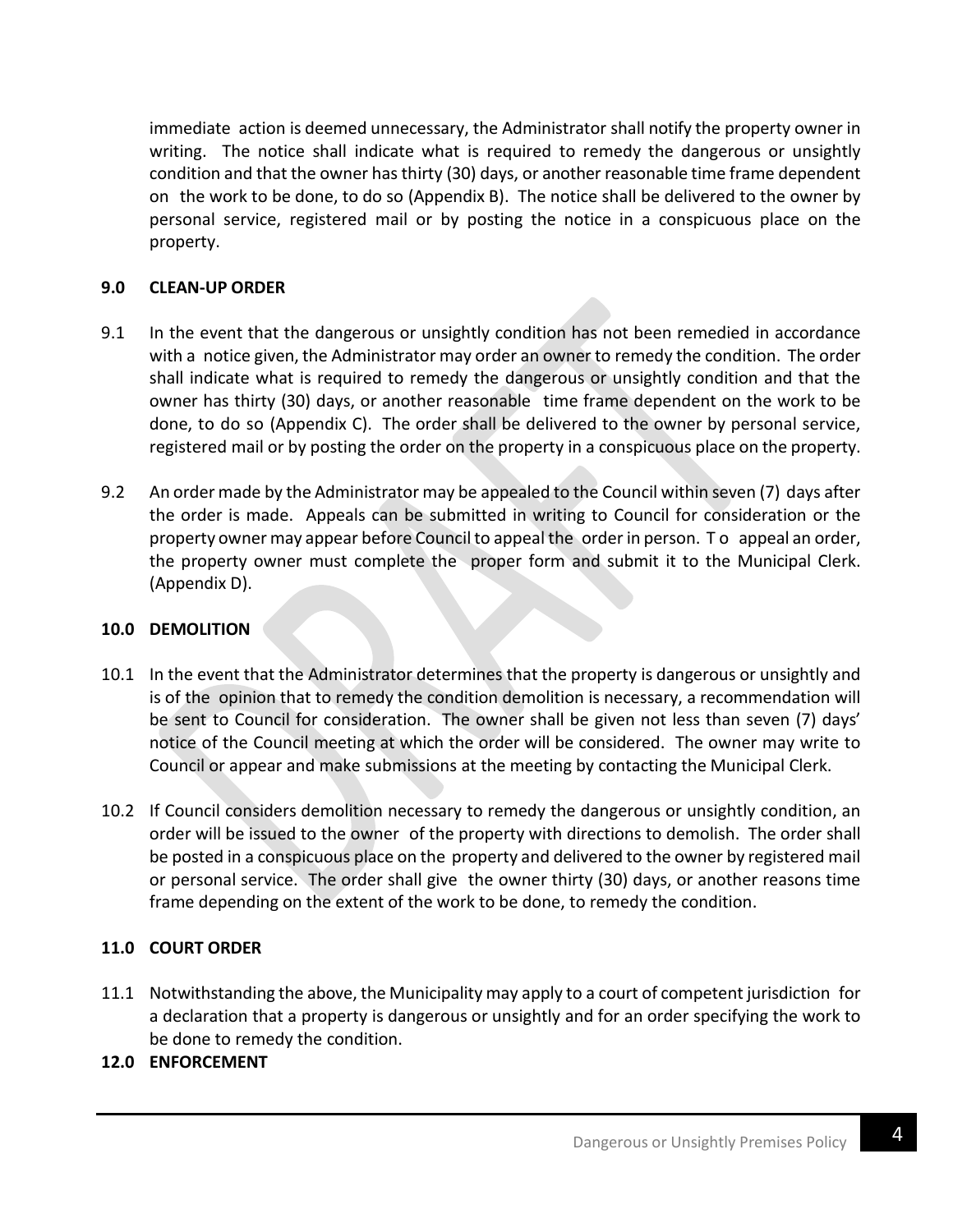- 12.1 Where an owner fails to comply with an order within the time frame specified in the order, the Administrator may enter upon the property without warrant or other legal process in order to carry out the work specified in the order without further notice to the owner, the cost of which shall be a first lien on the property and shall be recoverable by Municipality as taxes.
- 12.2 Where the Administrator intends to carry out the work specified in an order, the Administrator shall obtain an estimate of cost involved and obtain approval of the CAO, if duty is assigned to another person, before carrying out the work.
- 12.3 The Municipality may prosecute offences with respect to dangerous or unsightly premises, including failure to obey an order, by issuing a summary offence ticket pursuant to the *Summary Offence Ticket Regulations*.

**5** Dangerous or Unsightly Premises Policy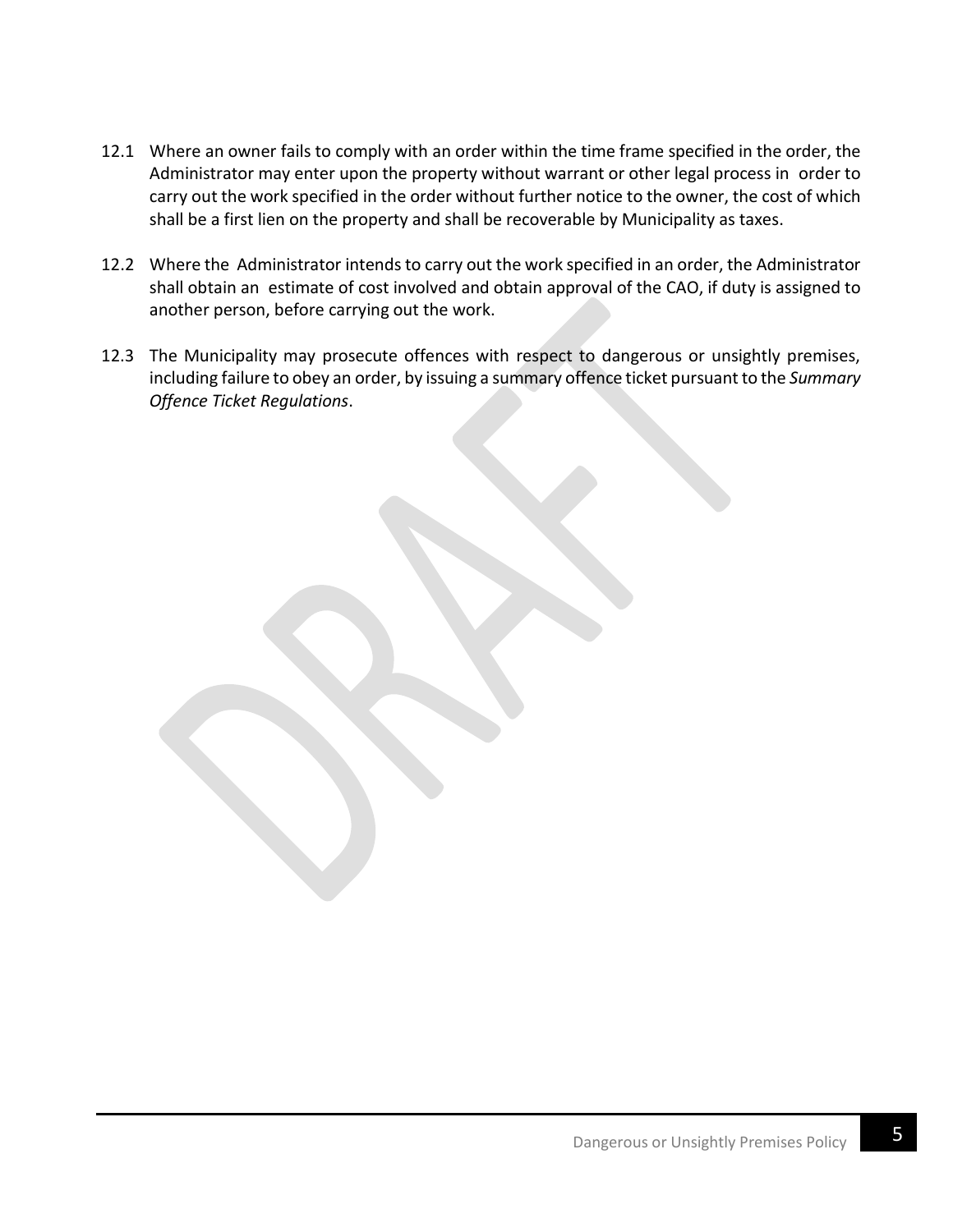

# **APPENDIX "A" COMPLAINT FORM**

Your Name:

Phone number: E-mail Address:

Mailing Address:\_\_\_\_\_\_\_\_\_\_\_\_\_\_\_\_\_\_\_\_\_\_\_\_\_\_\_\_\_\_\_\_\_\_\_\_\_\_\_\_\_

(h): (w): (c):

# **\* Complaints shall be considered confidential but are subject to Part XX of the** *Municipal*  *Government Act & Freedom of Information and Protection of Privacy Act.*

What is your complaint? Include relevant date(s), times(s), location, and background information, including municipal employees you have contacted regarding this matter. Additional space is available on the back of this form. Additional information such as relevant photographs can be attached to this form.

How could the situation be improved?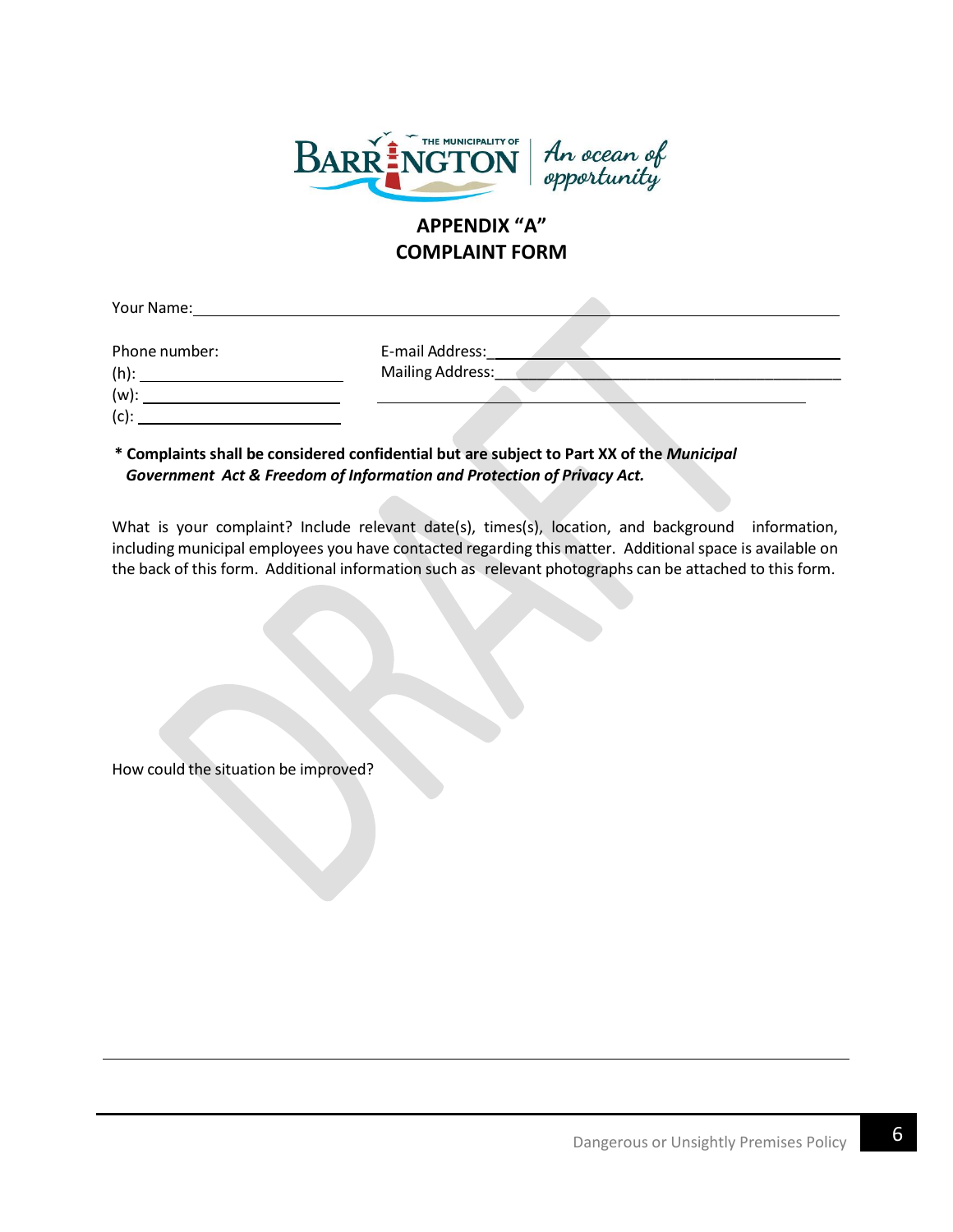Additional information:

# **FOR OFFICE USE ONLY**

| Complaint Received by:<br><u> complaint Received by:</u> |  |
|----------------------------------------------------------|--|
| <b>Date of Property Inspection:</b>                      |  |
| Order to Remedy Necessary: ________ yes __________ no    |  |
|                                                          |  |
|                                                          |  |
|                                                          |  |

### **RETAIN THIS FORM IN CASE FILE**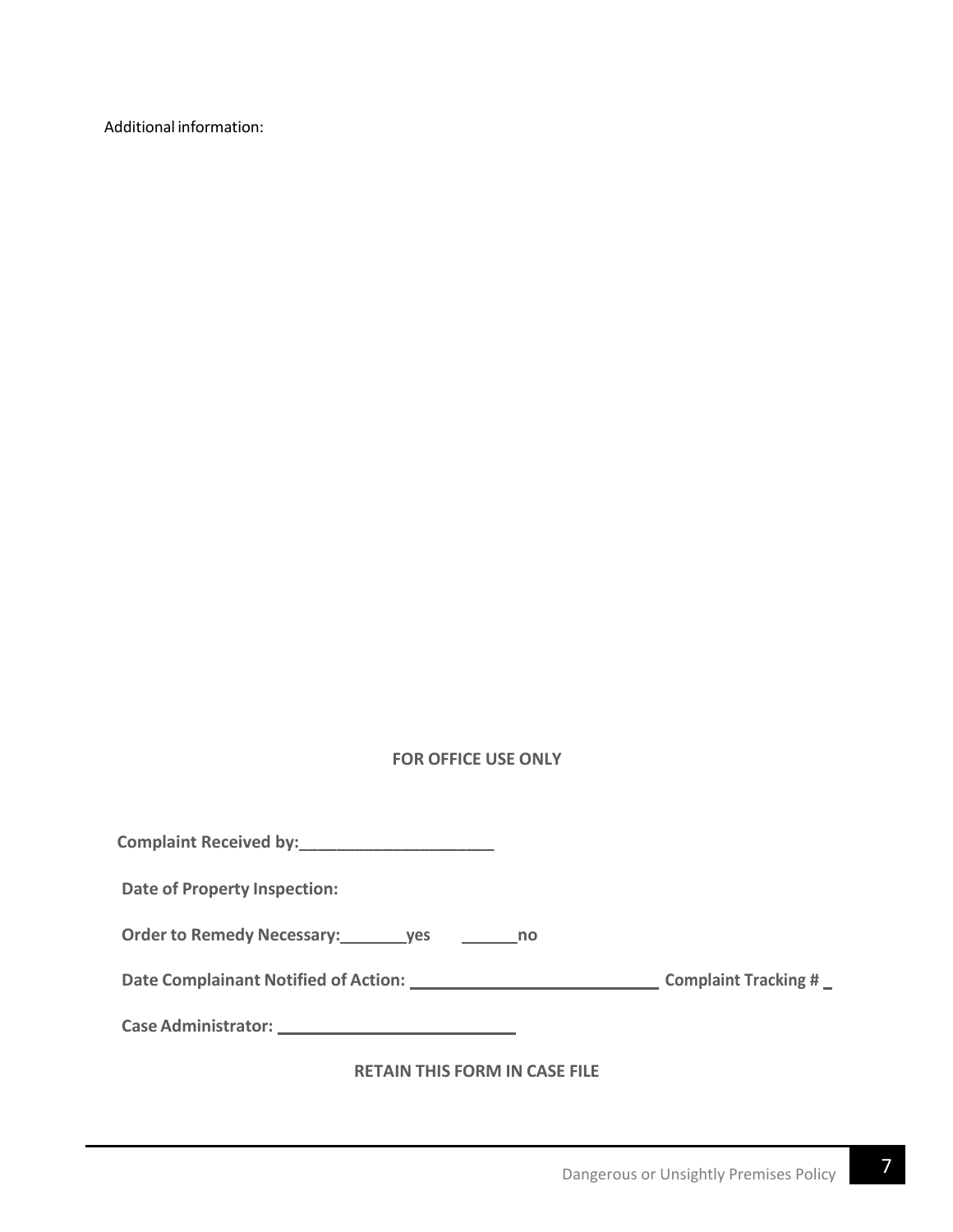

# **APPENDIX "B" INVESTIGATION AND CASE FORM**

**Administrator:** 

**Complaint Tracking #:**

**Property Address & PID:** 

**Date of Complaint:**

**Reason for Complaint:**

**Property Background:**

(previous orders against property / other complaints against property)

#### **Chronology of Case Activities**

| Date | Action                         | <b>Notes</b> |
|------|--------------------------------|--------------|
|      | <b>Initial Complaint Filed</b> |              |
|      | Property Inspection            |              |
|      | Order to Remedy                |              |
|      | Conversations with Owner       |              |
|      | Appeal                         |              |
|      | Inspections                    |              |
|      | Closing of Case                |              |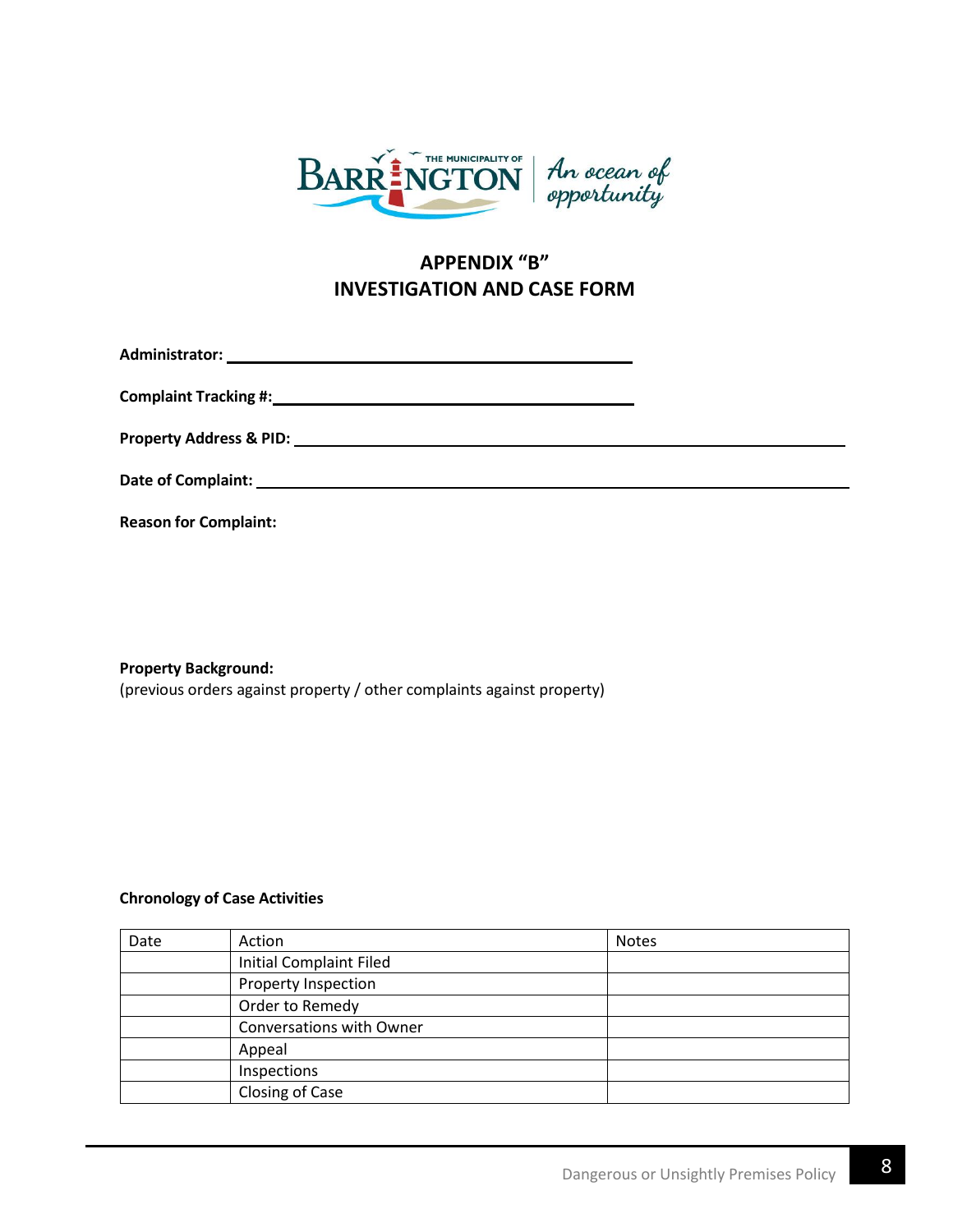**Financial Implications:** (Expenses incurred by the Municipality, Liens, Summary Offense Tickets)

**Risk Considerations / Environmental Implications:**

**Files Attached: Appendix A – Complaint Form Appendix C – Order Appendix D – Appeal Photographs etc.**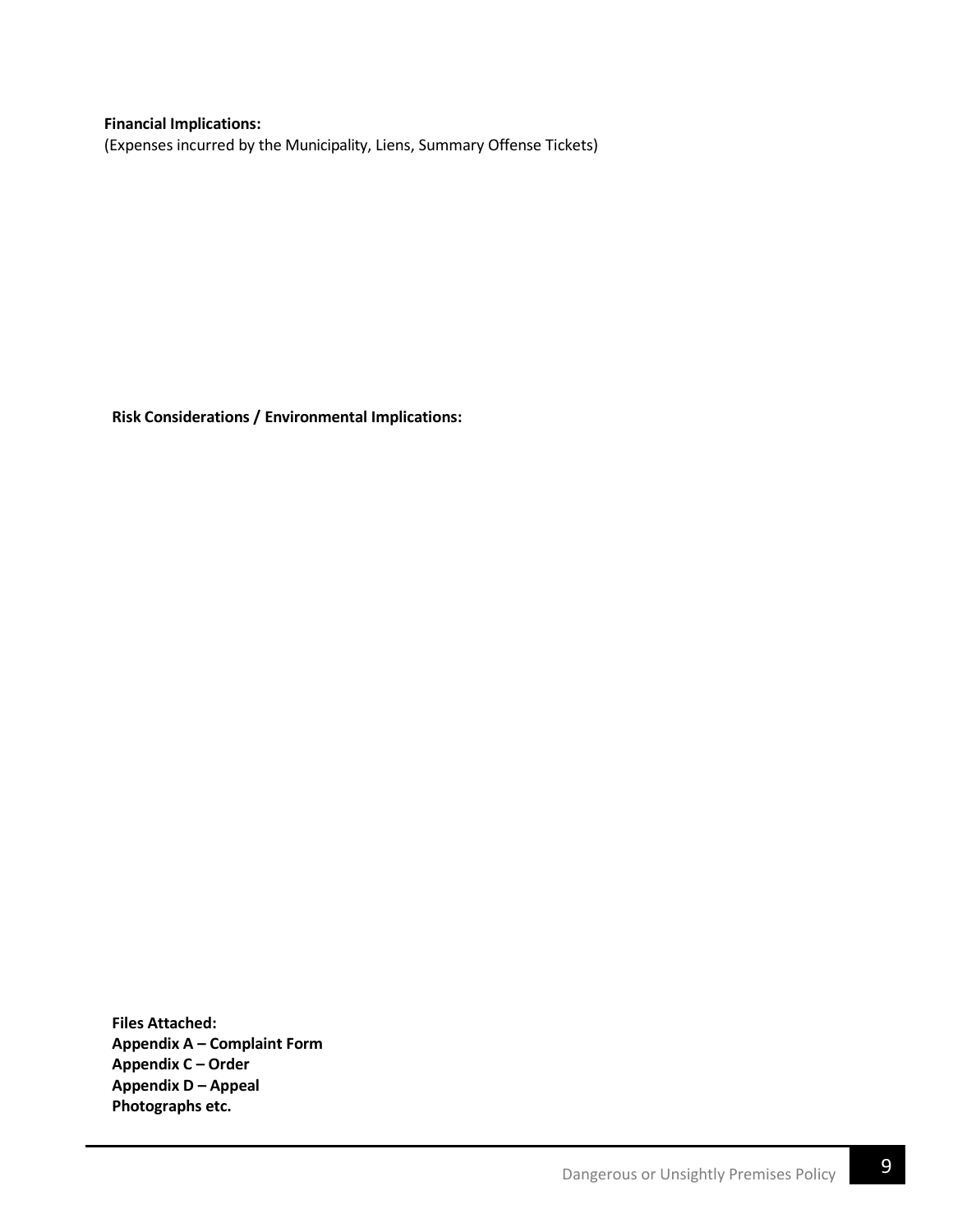

# **APPENDIX "C" ORDER TO REMEDY**

**Date:** <u> 1980 - Johann Barn, mars an t-Amerikaansk kommunister (</u>

**Order Served Upon:** 

**Address / PID:**

This is to advise you that you are in violation of the Municipal Government Act Part XV, Dangerous and Unsightly Premises. A copy of the Dangerous and Unsightly Premises Policy for the Municipality of Barrington is attached to this notice.

**Details of Violation:**

**Violation to be remedied as per the following:**

You have 30 days to remedy the violation. If you wish to appeal this Order, you may do so by contacting the Municipal Clerk within seven (7) days of the date of this notice. Your appeal will be brought to Council in writing and/or in-person as a delegation for consideration. (See Form - APPENDIX D)

#### **Notice of Re-inspection:**

A re-inspection will be performed after the state to confirm the above noted violation(s) has been rectified. If you have any questions regarding this matter, please contact the issuing officer prior to the re-inspection date.

Enforcement Officer: Email Address: Phone Number: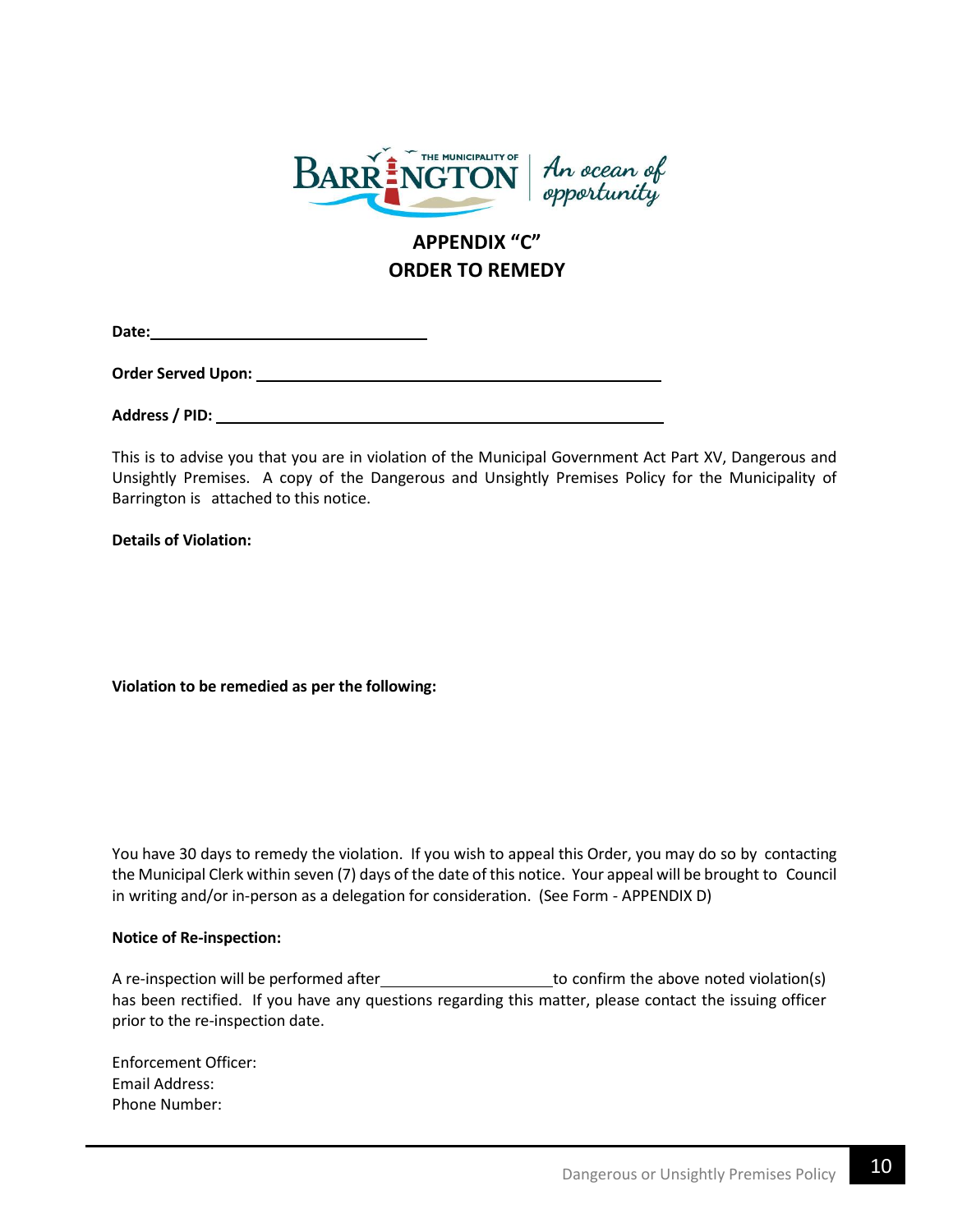Failure to obey this Order may result in a Summary of Offense Ticket being issued.

Failure to obey this order may result in the Administrator entering upon the property without warrant or other legal process and carrying out the work specified in the Order, the cost of which will be a first lien on the property and recoverable as taxes.

\_\_\_\_\_\_\_\_\_\_\_\_\_\_\_\_\_\_\_\_\_\_\_\_\_\_ Enforcement Officer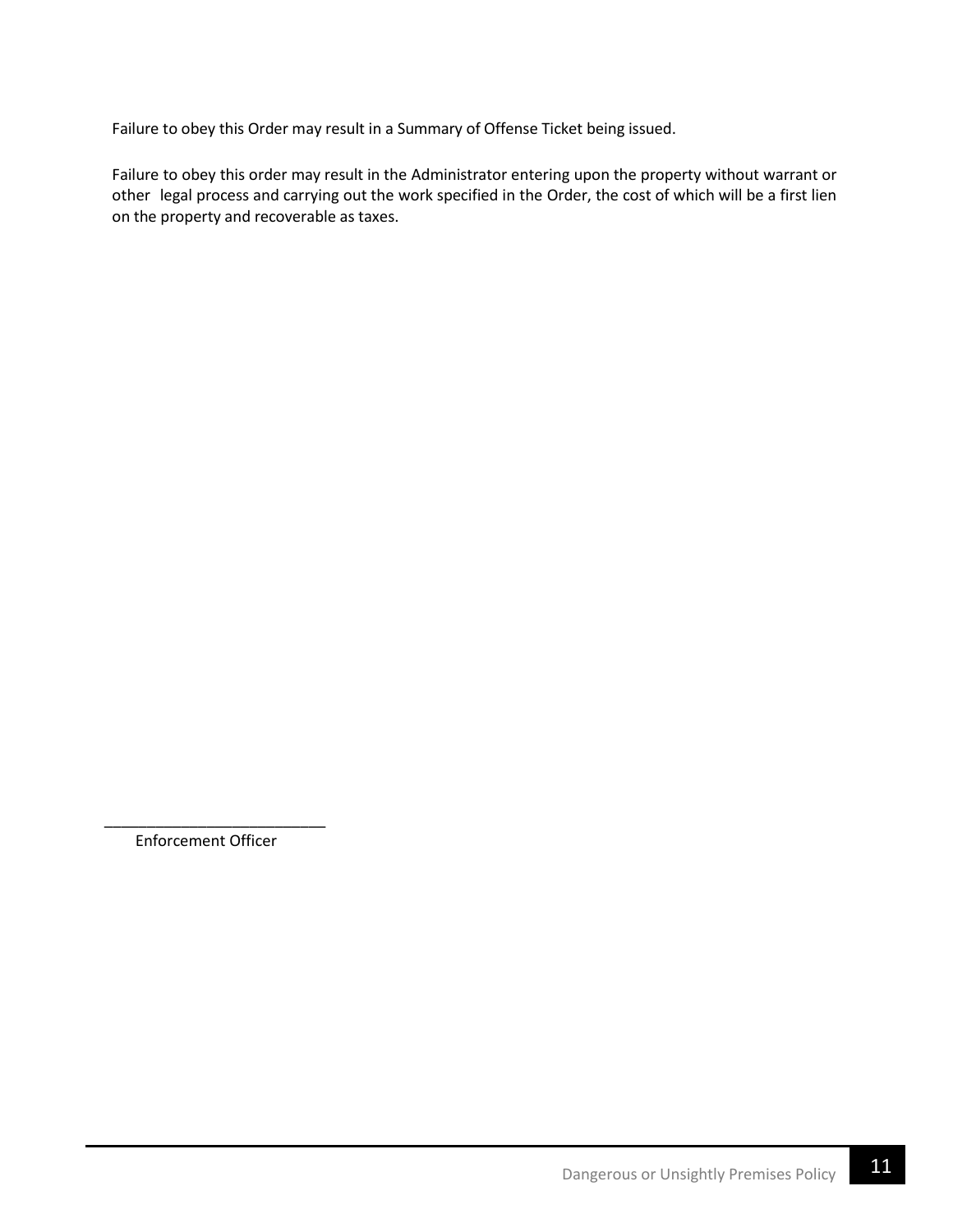

# **APPENDIX "D" NOTICE OF APPEAL**

**Name:**

#### **Property Address: Mailing Address:**

#### **Email Address / Phone Number: Date of Order:**

Appeals can be made at any time up to seven (7) days after receiving or having an Order posted to a property. Consideration may be given to property owners who ask for extensions to remedy orders based on special circumstances. Please select one of the following reasons for your appeal:

| Weather conditions | Monetary                                            |
|--------------------|-----------------------------------------------------|
| <b>Illness</b>     | Other                                               |
| Estate             | Do not agree the property is dangerous or unsightly |

**Please explain the reason for appeal:**

I wish to attend the Appeal Hearing as a delegation

If you choose to attend as a delegation, the Municipal Clerk will inform you of the next available Council Meeting. Your appeal with be reviewed and you will be contacted by either the Municipal Clerk or the Administrator in regards to your request.

Municipal Clerk [lrossetti@barringtonmunicipality.com](mailto:lrossetti@barringtonmunicipality.com)

Received by the Municipal Clerk: